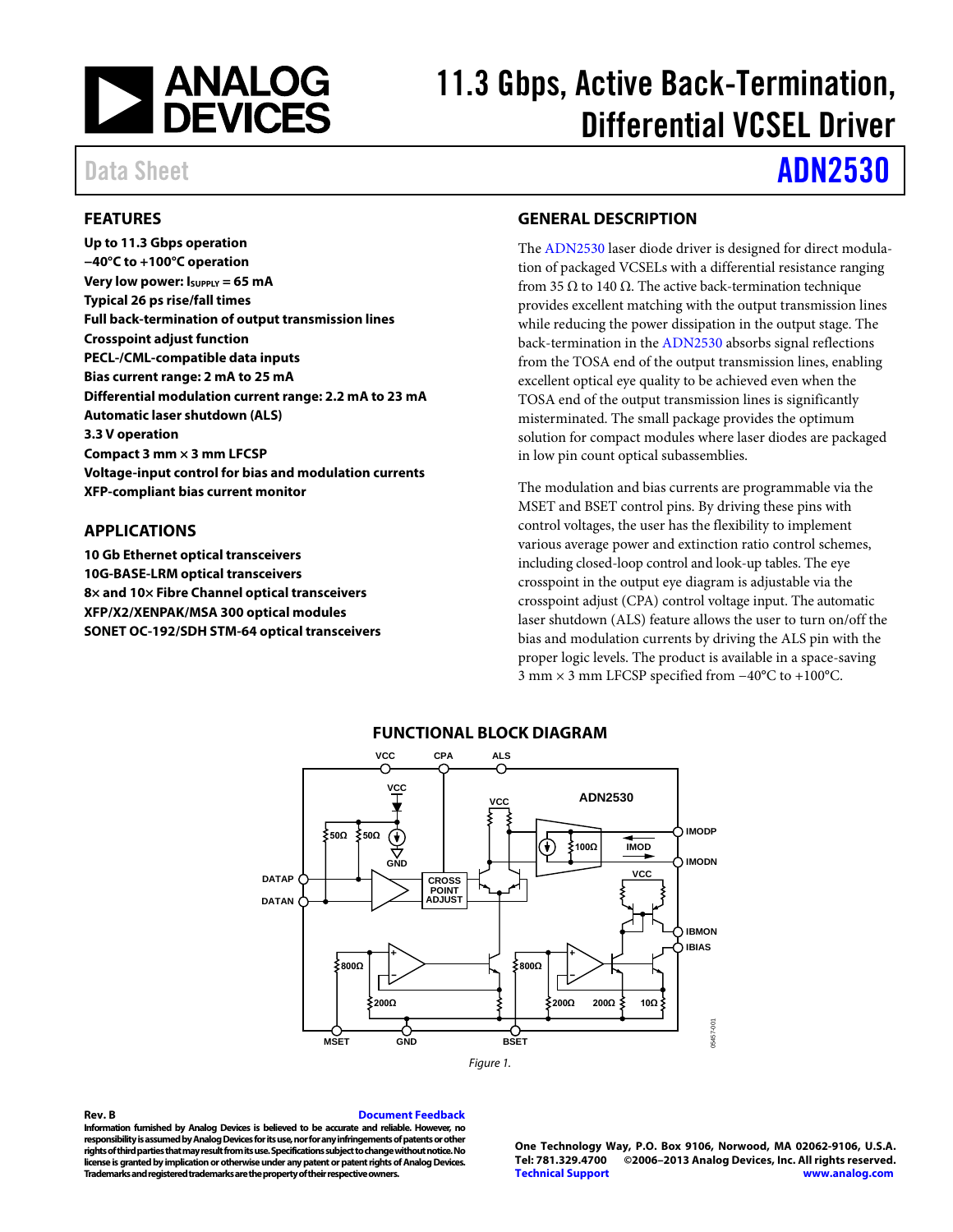# **TABLE OF CONTENTS**

## <span id="page-1-0"></span>**REVISION HISTORY**

| $10/13$ —Rev. A to Rev. B |  |
|---------------------------|--|
|                           |  |
|                           |  |

## 8/06-Rev. 0 to Rev. A

| Changes to Typical Application Circuit Section 15 |  |
|---------------------------------------------------|--|

10/05-Revision 0: Initial Version

| BSET and MSET Pin Voltage Calculation  16 |  |
|-------------------------------------------|--|
| IBIAS Monitor Accuracy Calculations 17    |  |
|                                           |  |
|                                           |  |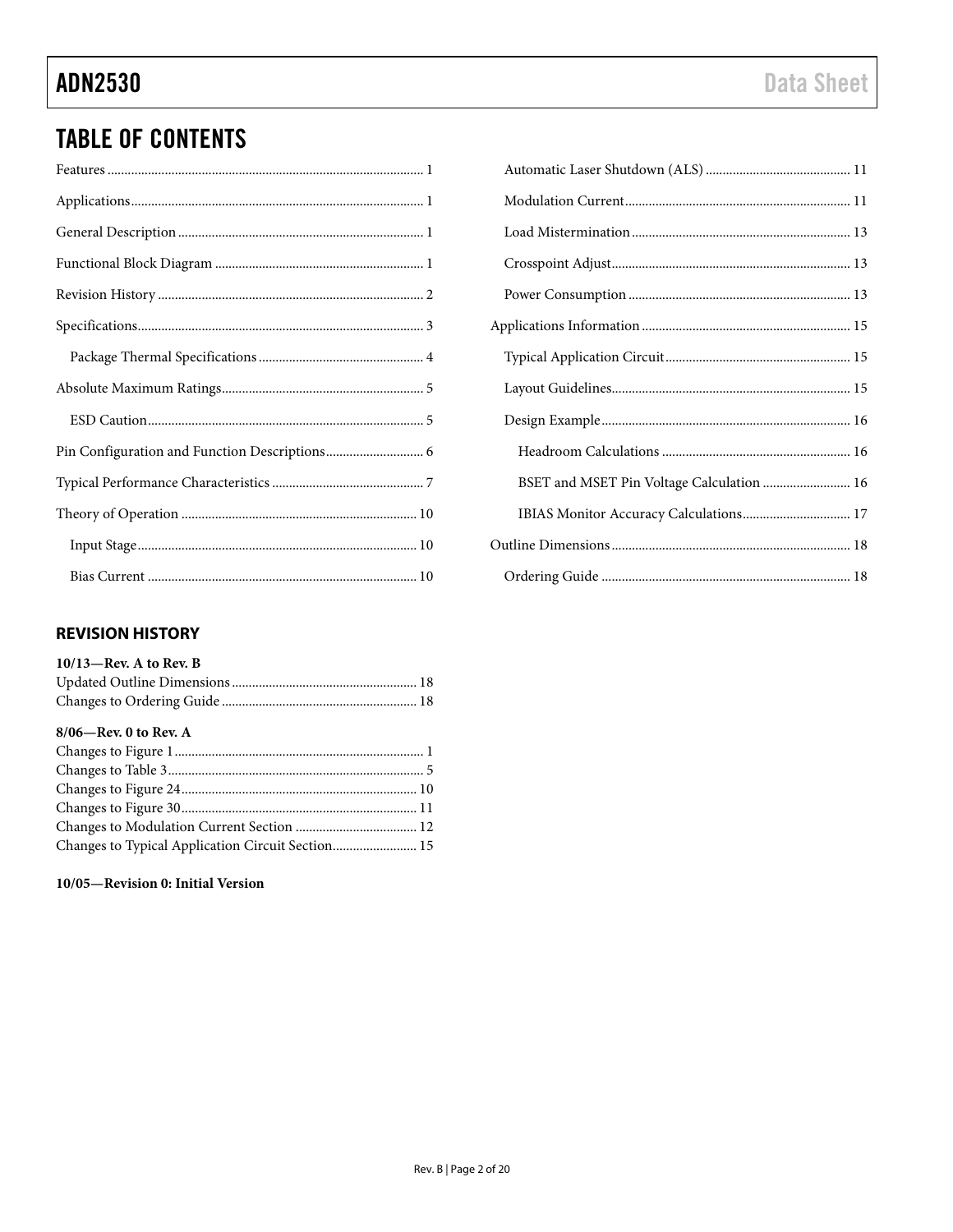# <span id="page-2-0"></span>**SPECIFICATIONS**

VCC = VCC<sub>MIN</sub> to VCC<sub>MAX</sub>, T<sub>A</sub> = −40°C to +100°C, 100  $\Omega$  differential load impedance, crosspoint adjust disabled, unless otherwise noted. Typical values are specified at 25°C and IMOD = 10 mA with crosspoint adjust disabled, unless otherwise noted.

### <span id="page-2-1"></span>**Table 1.**

| <b>Parameter</b>                                                        | Min         | <b>Typ</b>   | Max         | <b>Unit</b>   | <b>Test Conditions/Comments</b>                               |
|-------------------------------------------------------------------------|-------------|--------------|-------------|---------------|---------------------------------------------------------------|
| <b>BIAS CURRENT (IBIAS)</b>                                             |             |              |             |               |                                                               |
| <b>Bias Current Range</b>                                               | 2           |              | 25          | mA            |                                                               |
| <b>Bias Current While ALS Asserted</b>                                  |             |              | 50          | μA            | $ALS = high$                                                  |
| Compliance Voltage <sup>1</sup>                                         | 0.55        |              | $VCC - 1.3$ | v             | $IBIAS = 25 mA$                                               |
|                                                                         | 0.55        |              | $VCC - 0.8$ | V             | $IBIAS = 2 mA$                                                |
| MODULATION CURRENT (IMODP, IMODN)                                       |             |              |             |               |                                                               |
| <b>Modulation Current Range</b>                                         | 2.2         |              | 23          | mA diff       | $R_{LOAD}$ = 35 $\Omega$ to 100 $\Omega$ differential         |
|                                                                         | 2.2         |              | 19          | mA diff       | $R_{LOAD} = 140 \Omega$ differential                          |
| <b>Modulation Current While ALS Asserted</b>                            |             |              | 250         | µA diff       | $ALS = high$                                                  |
| Crosspoint Adjust (CPA) Range <sup>2</sup>                              | 35          |              | 65          | $\frac{0}{0}$ |                                                               |
| Rise Time (20% to 80%) <sup>2, 3, 4</sup>                               |             | 26           | 32.5        | ps            | CPA disabled                                                  |
|                                                                         |             | 26.4         | 34.7        | ps            | CPA 35% to 65%                                                |
| Fall Time (20% to 80%) <sup>2, 3, 4</sup>                               |             | 26           | 32.5        | ps            | CPA disabled                                                  |
|                                                                         |             | 26.5         | 33.7        | ps            | CPA 35% to 65%                                                |
| Random Jitter <sup>2, 3, 4</sup>                                        |             | < 0.5        |             | ps rms        | CPA disabled                                                  |
|                                                                         |             | < 0.5        |             | ps rms        | CPA 35% to 65%                                                |
| Deterministic Jitter <sup>2, 4, 5</sup>                                 |             | 5.4          | 8.2         | psp-p         | 10.7 Gbps, CPA disabled                                       |
|                                                                         |             | 5.8          | 8.2         | ps p-p        | 10.7 Gbps, CPA 35% to 65%                                     |
| Deterministic Jitter <sup>2, 4, 6</sup>                                 |             | 5.4          | 8.2         | ps p-p        | 11.3 Gbps, CPA disabled                                       |
|                                                                         |             | 5.8          | 8.2         | ps p-p        | 11.3 Gbps, CPA 35% to 65%                                     |
| Differential   S22                                                      |             | $-5$         |             | dB            | 5 GHz < f < 10 GHz, $Z_0$ = 100 $\Omega$ differential         |
|                                                                         |             | $-13.6$      |             | dB            | f < 5 GHz, $Z_0$ = 100 $\Omega$ differential                  |
| Compliance Voltage <sup>1</sup>                                         | $VCC - 0.7$ |              | $VCC + 0.7$ | V             |                                                               |
| DATA INPUTS (DATAP, DATAN)                                              |             |              |             |               |                                                               |
| Input Data Rate                                                         |             |              | 11.3        | Gbps          | <b>NRZ</b>                                                    |
| <b>Differential Input Swing</b>                                         | 0.4         |              | 1.6         | V p-p diff    | Differential ac-coupled                                       |
| Differential   S11                                                      | 85          | $-15$<br>100 | 115         | dB<br>Ω       | f < 10 GHz, $Z_0$ = 100 $\Omega$ differential<br>Differential |
| <b>Input Termination Resistance</b><br><b>BIAS CONTROL INPUT (BSET)</b> |             |              |             |               |                                                               |
| <b>BSET Voltage to IBIAS Gain</b>                                       | 15          | 20           | 24          | mA/V          |                                                               |
| <b>BSET Input Resistance</b>                                            | 800         | 1000         | 1200        | Ω             |                                                               |
| MODULATION CONTROL INPUT (MSET)                                         |             |              |             |               |                                                               |
| MSET Voltage to IMOD Gain                                               | 14          | 19           | 23          | mA/V          |                                                               |
| <b>MSET Input Resistance</b>                                            | 800         | 1000         | 1200        | Ω             |                                                               |
| <b>BIAS MONITOR (IBMON)</b>                                             |             |              |             |               |                                                               |
| <b>IBMON to IBIAS Ratio</b>                                             |             | 50           |             | µA/mA         |                                                               |
| Accuracy of IBIAS to IBMON Ratio                                        | $-5.0$      |              | $+5.0$      | $\%$          | IBIAS = 2 mA, $R_{IBMON}$ = 750 $\Omega$                      |
|                                                                         | $-4.3$      |              | $+4.3$      | $\%$          | IBIAS = 4 mA, $R_{IBMON}$ = 750 $\Omega$                      |
|                                                                         | $-3.5$      |              | $+3.5$      | $\%$          | IBIAS = 8 mA, $R_{IBMON}$ = 750 $\Omega$                      |
|                                                                         | $-3.0$      |              | $+3.0$      | $\%$          | IBIAS = 14 mA, $R_{\text{IBMON}} = 750 \Omega$                |
|                                                                         | $-2.5$      |              | $+2.5$      | %             | IBIAS = 25 mA, $R_{\text{IBMON}}$ = 750 $\Omega$              |
| AUTOMATIC LASER SHUTDOWN (ALS)                                          |             |              |             |               |                                                               |
| V <sub>IH</sub>                                                         | 2.4         |              |             | V             |                                                               |
| $V_{IL}$                                                                |             |              | 0.8         | V             |                                                               |
| Iщ.                                                                     | $-20$       |              | $+20$       | μA            |                                                               |
| Iн                                                                      | 0           |              | 200         | μA            |                                                               |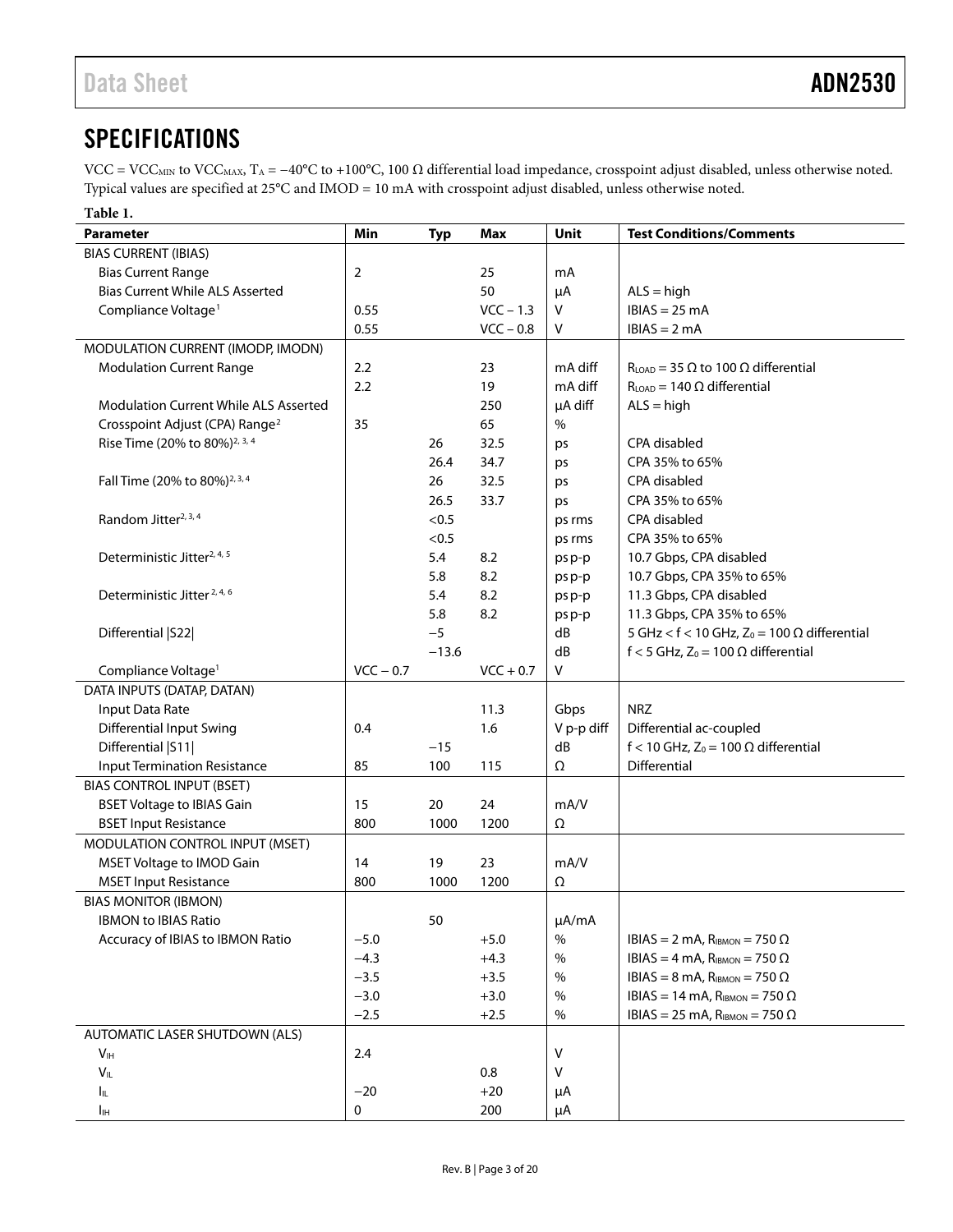05457-003

<span id="page-3-1"></span>

| <b>Parameter</b>       | Min  | Typ | Max  | <b>Unit</b> | <b>Test Conditions/Comments</b>                                                     |
|------------------------|------|-----|------|-------------|-------------------------------------------------------------------------------------|
| <b>ALS Assert Time</b> |      |     |      | μs          | Rising edge of ALS to fall of IBIAS and IMOD<br>below 10% of nominal; see Figure 2  |
| ALS Negate Time        |      |     | 10   | μs          | Falling edge of ALS to rise of IBIAS and IMOD<br>above 90% of nominal; see Figure 2 |
| <b>POWER SUPPLY</b>    |      |     |      |             |                                                                                     |
| Vcc                    | 3.07 | 3.3 | 3.53 | v           |                                                                                     |
| $\mathsf{Icc}^7$       |      | 27  | 32   | mA          | $V_{\text{BSET}} = V_{\text{MSET}} = 0 V$                                           |
| SUPPLY <sup>8</sup>    |      | 65  | 76   | mA          | $V_{RSET} = V_{MSET} = 0 V$                                                         |

<sup>1</sup> The voltage between the pin with the specified compliance voltage and GND.

<sup>2</sup> Specified for T<sub>A</sub> = −40°C to +85°C due to test equipment limitation. See th[e Typical Performance Characteristics](#page-6-0) section for data on performance for T<sub>A</sub> = −40°C to +100°C. <sup>3</sup> The pattern used is composed of a repetitive sequence of eight 1s followed by eight 0s at 10.7 Gbps.

<sup>4</sup> Measured using the high speed characterization circuit shown i[n Figure 3.](#page-3-3)

<sup>5</sup> The pattern used is K28.5 (00111110101100000101) at 10.7 Gbps rate.

<sup>6</sup> The pattern used is K28.5 (00111110101100000101) at 11.3 Gbps rate.

<sup>7</sup> Only includes current in th[e ADN2530](http://www.analog.com/ADN2530?doc=ADN2530.pdf) VCC pins.

8 Includes current i[n ADN2530](http://www.analog.com/ADN2530?doc=ADN2530.pdf) VCC pins and dc current in IMODP and IMODN pull-up inductors. See th[e Power Consumption](#page-12-2) section for total supply current calculation.

### <span id="page-3-0"></span>**PACKAGE THERMAL SPECIFICATIONS**

<span id="page-3-4"></span>**Table 2.**

| Parameter               | Min | Typ  | Max  | Unit   | <b>Conditions/Comments</b>                                 |
|-------------------------|-----|------|------|--------|------------------------------------------------------------|
| $\theta$ j-top          | 65  | 72.2 | 79.4 | °C/W   | Thermal resistance from junction to top of package.        |
| $\theta$ i-pad.         | 2.6 | 5.8  | 10.7 | °C/W   | Thermal resistance from junction to bottom of exposed pad. |
| IC Junction Temperature |     |      |      | $\sim$ |                                                            |





<span id="page-3-2"></span>

<span id="page-3-3"></span>*Figure 3. High Speed Characterization Circuit*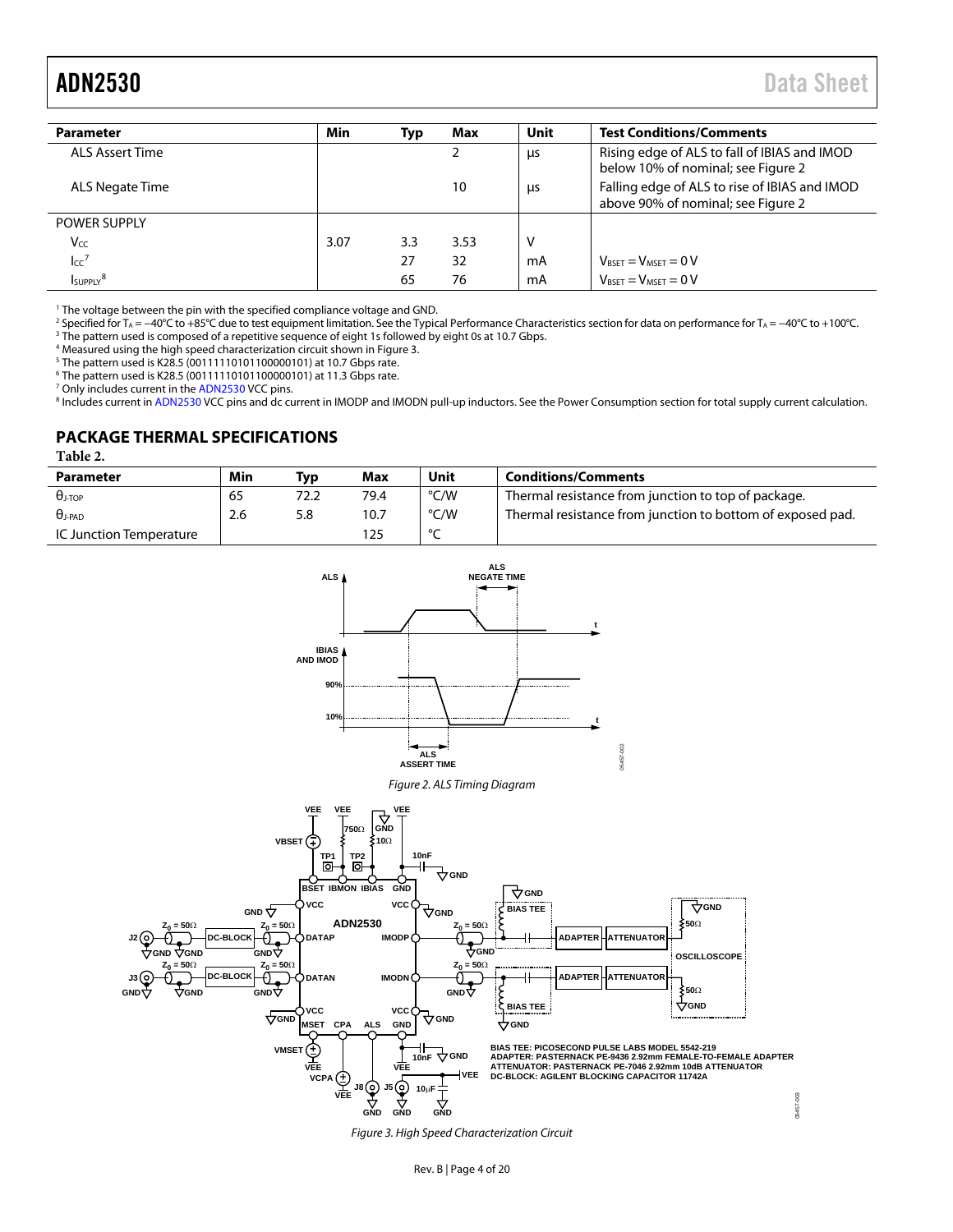# <span id="page-4-0"></span>ABSOLUTE MAXIMUM RATINGS

#### **Table 3.**

| <b>Parameter</b>             | Rating                               |
|------------------------------|--------------------------------------|
| Supply Voltage-VCC to GND    | $-0.3$ V to $+4.2$ V                 |
| IMODP. IMODN to GND          | $VCC - 1.5 V$ to $+4.5 V$            |
| DATAP, DATAN to GND          | $VCC - 1.8 V$ to $VCC - 0.4 V$       |
| All Other Pins               | $-0.3$ V to VCC + 0.3 V              |
| Junction Temperature         | $150^{\circ}$ C                      |
| Storage Temperature Range    | $-65^{\circ}$ C to +150 $^{\circ}$ C |
| <b>Soldering Temperature</b> | $300^{\circ}$ C                      |
| (Less than 10 sec)           |                                      |

Stresses above those listed under Absolute Maximum Ratings may cause permanent damage to the device. This is a stress rating only; functional operation of the device at these or any other conditions above those indicated in the operational section of this specification is not implied. Exposure to absolute maximum rating conditions for extended periods may affect device reliability.

### <span id="page-4-1"></span>**ESD CAUTION**



L

ESD (electrostatic discharge) sensitive device. Charged devices and circuit boards can discharge without detection. Although this product features patented or proprietary protection circuitry, damage may occur on devices subjected to high energy ESD. Therefore, proper ESD precautions should be taken to avoid performance degradation or loss of functionality.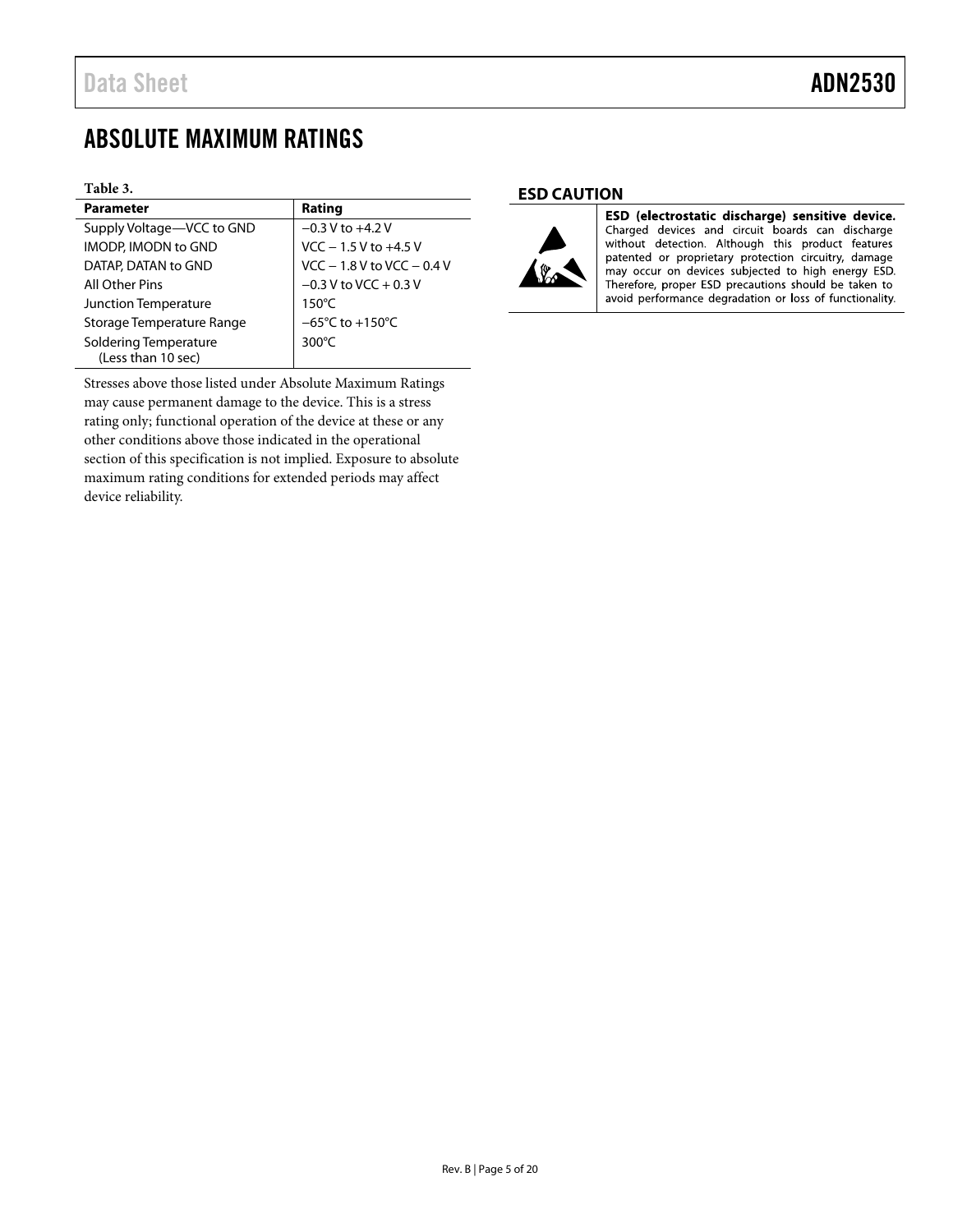# <span id="page-5-0"></span>PIN CONFIGURATION AND FUNCTION DESCRIPTIONS



*Figure 4. Pin Configuration*

**Table 4. Pin Function Descriptions**

| Pin No.            | <b>Mnemonic</b> | I/O    | <b>Description</b>                        |
|--------------------|-----------------|--------|-------------------------------------------|
|                    | <b>MSET</b>     | Input  | <b>Modulation Current Control Input</b>   |
|                    | <b>CPA</b>      | Input  | Crosspoint Adjust Control Input           |
|                    | <b>ALS</b>      | Input  | Automatic Laser Shutdown                  |
| 4                  | <b>GND</b>      | Power  | Negative Power Supply                     |
| 5                  | <b>VCC</b>      | Power  | Positive Power Supply                     |
| 6                  | <b>IMODN</b>    | Output | <b>Modulation Current Negative Output</b> |
|                    | <b>IMODP</b>    | Output | <b>Modulation Current Positive Output</b> |
| 8                  | <b>VCC</b>      | Power  | Positive Power Supply                     |
| 9                  | <b>GND</b>      | Power  | Negative Power Supply                     |
| 10                 | <b>IBIAS</b>    | Output | <b>Bias Current Output</b>                |
| 11                 | <b>IBMON</b>    | Output | <b>Bias Current Monitoring Output</b>     |
| 12                 | <b>BSET</b>     | Input  | <b>Bias Current Control Input</b>         |
| 13                 | <b>VCC</b>      | Power  | Positive Power Supply                     |
| 14                 | <b>DATAP</b>    | Input  | Data Signal Positive Input                |
| 15                 | <b>DATAN</b>    | Input  | Data Signal Negative Input                |
| 16                 | <b>VCC</b>      | Power  | Positive Power Supply                     |
| <b>Exposed Pad</b> | Pad             | Power  | Connect to GND or VCC                     |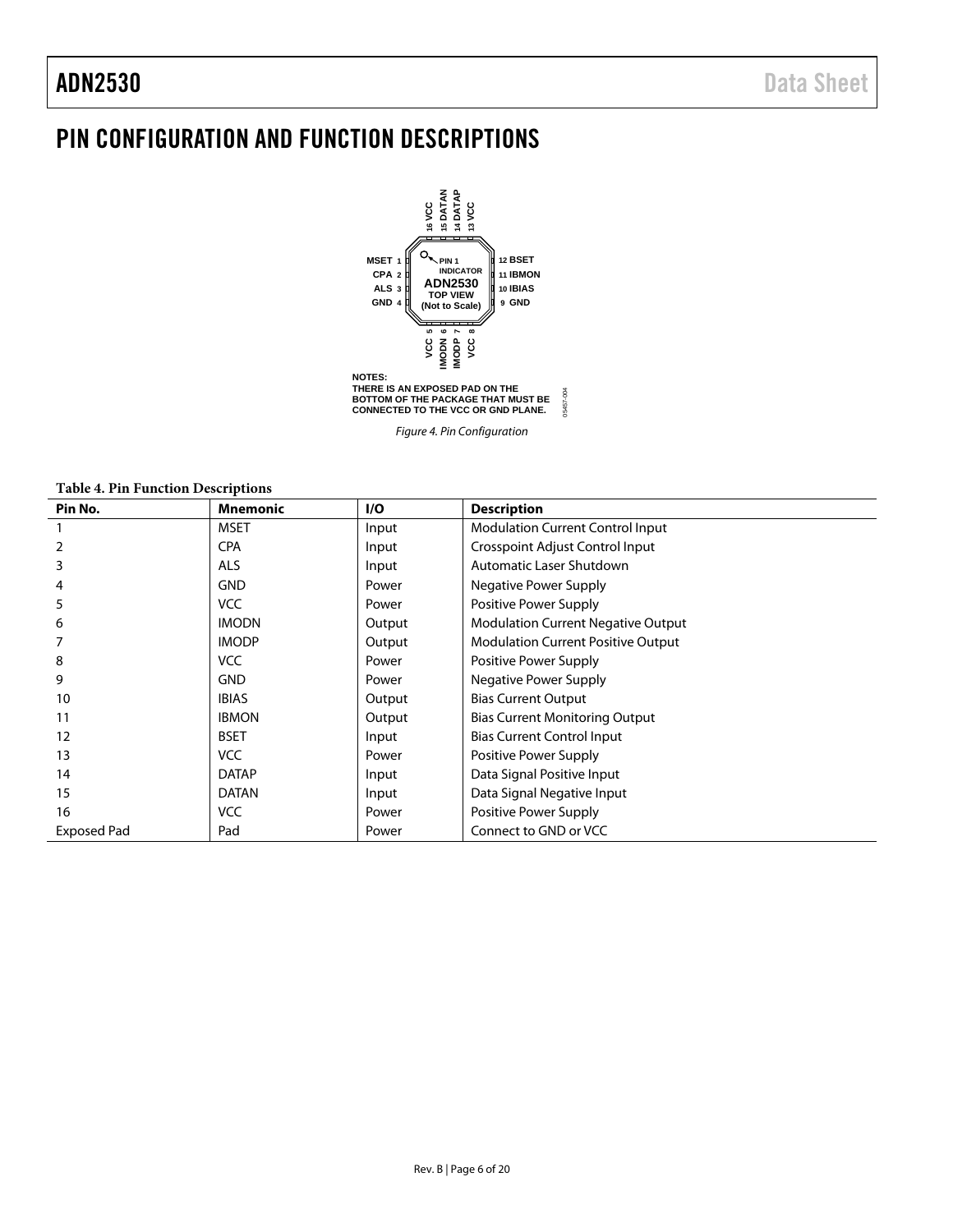# <span id="page-6-0"></span>TYPICAL PERFORMANCE CHARACTERISTICS

 $T_A = 25^{\circ}$ C, VCC = 3.3 V, crosspoint adjust disabled, unless otherwise noted.

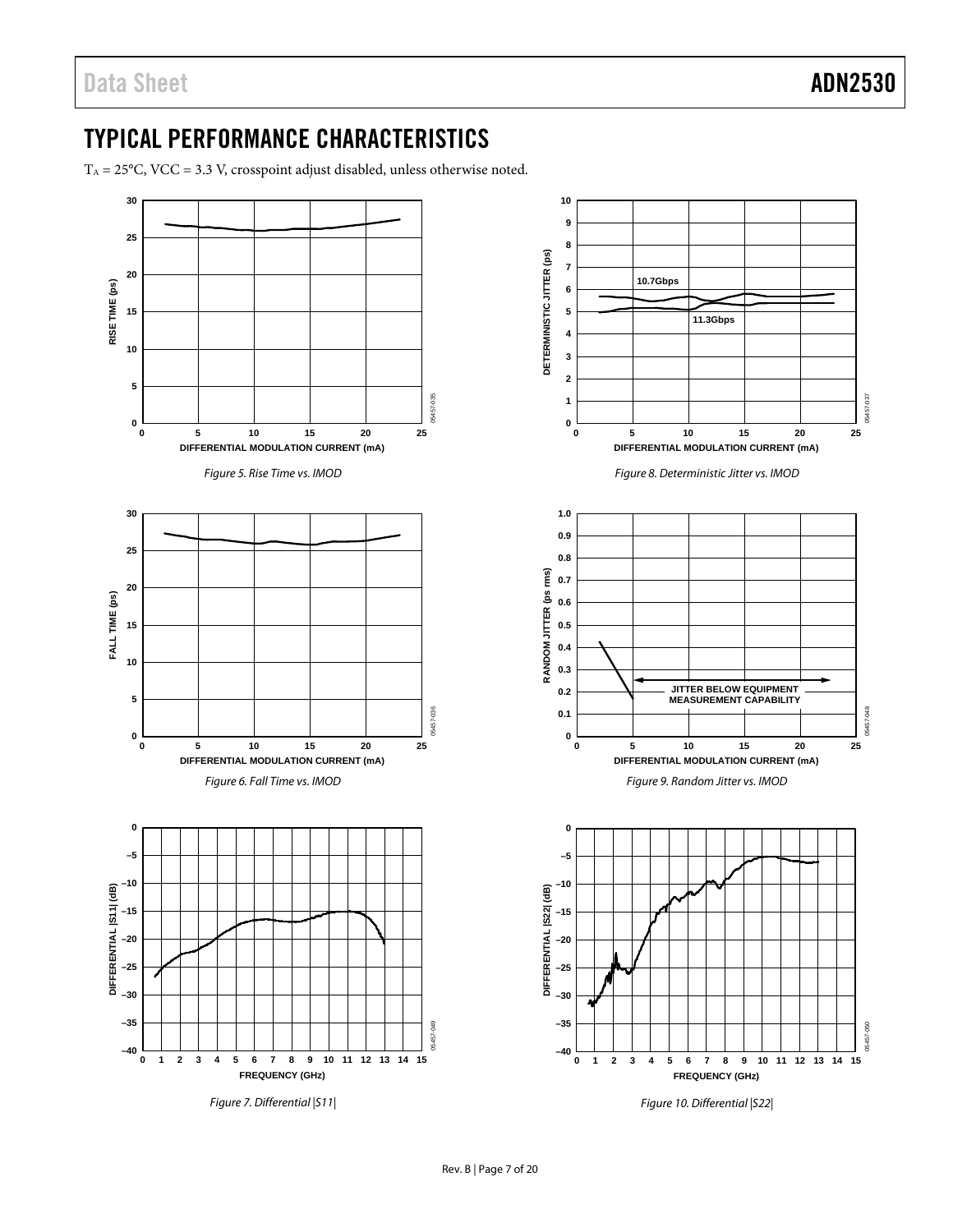

*Figure 11. Rise Time vs. Temperature (Worse-Case Conditions, CPA Disabled)*



*Figure 12. Fall Time vs. Temperature (Worst-Case Conditions, CPA Disabled)*



*(Worst-Case Conditions, CPA Disabled [Worst-Case IMOD = 2.2 mA])*



*Figure 14. Deterministic Jitter vs. Temperature (Worse-Case Conditions, CPA Disabled)*



<span id="page-7-0"></span>*Figure 15. IMOD Eye Diagram Crosspoint vs. CPA Voltage and VCC (IMOD = 10 mA)*



<span id="page-7-1"></span>*Figure 16. IMOD Eye Diagram Crosspoint vs. CPA Voltage and Temperature (IMOD = 10 mA)*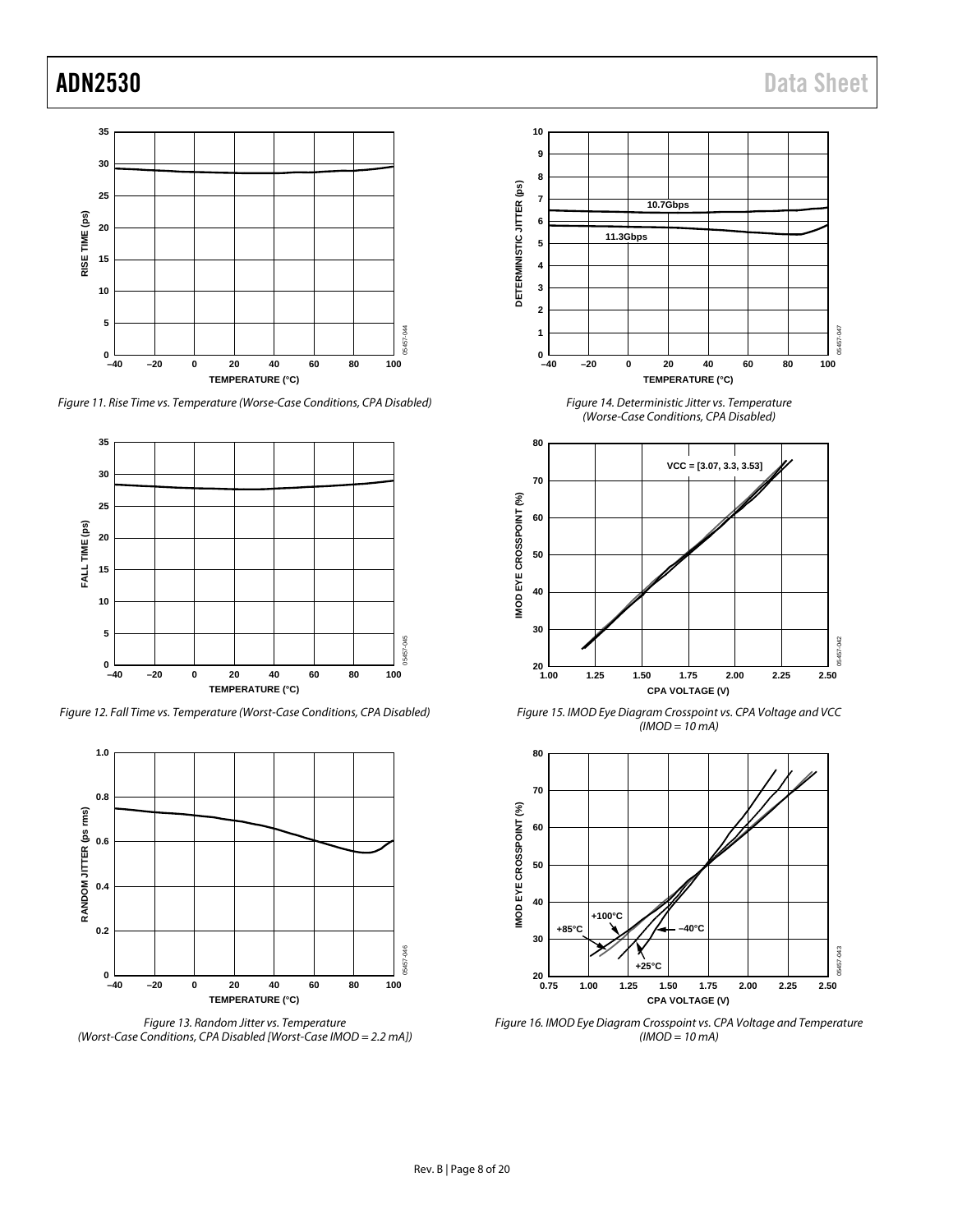

*Figure 17. Total Supply Current vs. IMOD*



*Figure 18. Worst-Case Rise Time Distribution*



*Figure 19. Worst-Case Fall Time Distribution*



*Figure 20. Electrical Eye Diagram (IMOD = 10 mA, PRBS31 Pattern at 10.3125 Gbps)*



*Figure 21. Filtered 10G Ethernet Optical Eye Using AOC HFE6192-562 VCSEL (PRBS31 Pattern at 10.3125 Gbps, 3 dB Optical Attenuator)*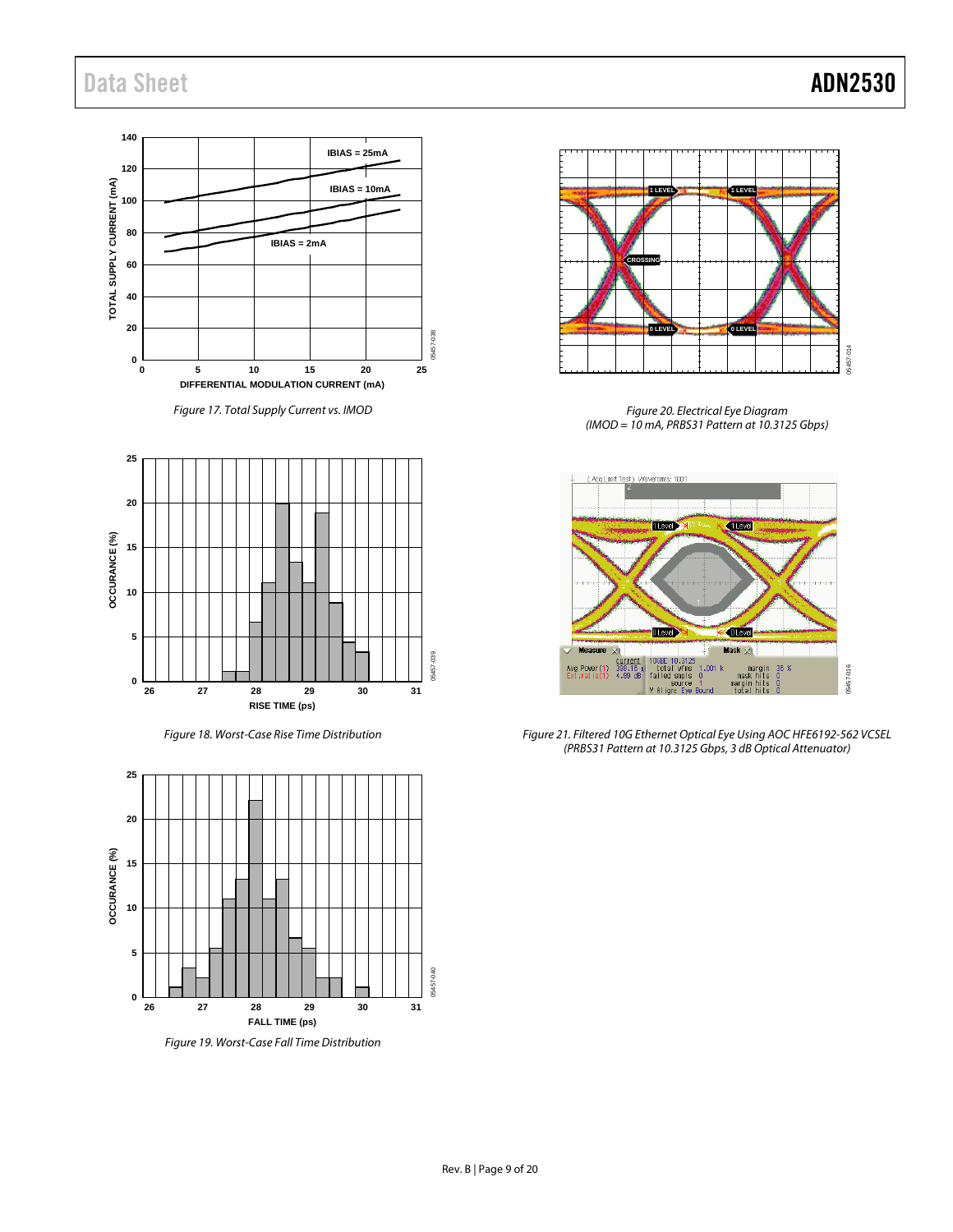# <span id="page-9-0"></span>THEORY OF OPERATION

As shown in [Figure 1,](#page-0-4) th[e ADN2530](http://www.analog.com/ADN2530?doc=ADN2530.pdf) consists of an input stage and two voltage-controlled current sources for bias and modulation. The bias current is available at the IBIAS pin. It is controlled by the voltage at the BSET pin and can be monitored at the IBMON pin. The differential modulation current is available at the IMODP and IMODN pins. It is controlled by the voltage at the MSET pin. The output stage implements the active back-termination circuitry for proper transmission line matching and power consumption reduction. The [ADN2530](http://www.analog.com/ADN2530?doc=ADN2530.pdf) can drive a load with differential resistance ranging from 35  $\Omega$ to 140 Ω. The excellent back-termination in th[e ADN2530](http://www.analog.com/ADN2530?doc=ADN2530.pdf) absorbs signal reflections from the TOSA end of the output transmission lines, enabling excellent optical eye quality to be achieved even when the TOSA end of the output transmission lines is significantly misterminated.

## <span id="page-9-1"></span>**INPUT STAGE**

The input stage of th[e ADN2530](http://www.analog.com/ADN2530?doc=ADN2530.pdf) converts the data signal applied to the DATAP and DATAN pins to a level that ensures proper operation of the high speed switch. The equivalent circuit of the input stage is shown i[n Figure 22.](#page-9-3)



*Figure 22. Equivalent Circuit of the Input Stage*

<span id="page-9-3"></span>The DATAP and DATAN pins are terminated internally with a 100 Ω differential termination resistor. This minimizes signal reflections at the input that could otherwise lead to degradation in the output eye diagram. It is not recommended to drive the [ADN2530](http://www.analog.com/ADN2530?doc=ADN2530.pdf) with single-ended data signal sources.

The [ADN2530](http://www.analog.com/ADN2530?doc=ADN2530.pdf) input stage must be ac-coupled to the signal source to eliminate the need for matching between the commonmode voltages of the data signal source and the input stage of the driver (se[e Figure 23\)](#page-9-4). The ac-coupling capacitors should have an impedance less than 50  $\Omega$  over the required frequency range. Generally, this is achieved using 10 nF to 100 nF capacitors.



<span id="page-9-4"></span>*Figure 23. AC Coupling the Data Source to th[e ADN2530](http://www.analog.com/ADN2530?doc=ADN2530.pdf) Data Inputs*

## <span id="page-9-2"></span>**BIAS CURRENT**

The bias current is generated internally using a voltage-to-current converter consisting of an internal operational amplifier and a transistor, as shown i[n Figure 24.](#page-9-5)



<span id="page-9-5"></span>*Figure 24. Voltage-to-Current Converter Used to Generate IBIAS*

The BSET to IBIAS voltage-to-current conversion factor is set at 20 mA/V by the internal resistors, and the bias current is monitored at the IBMON pin using a current mirror with a gain equal to 1/20. By connecting a 750  $\Omega$  resistor between IBMON and GND, the bias current can be monitored as a voltage across the resistor. A low temperature coefficient precision resistor must be used for the IBMON resistor (RIBMON). Any error in the value of RIBMON due to tolerances or drift in its value over temperature contributes to the overall error budget for the IBIAS monitor voltage. If the IBMON voltage is being connected to an ADC for A/D conversion, R<sub>IBMON</sub> should be placed close to the ADC to minimize errors due to voltage drops on the ground plane. See the [Design Example](#page-15-0) section for example calculations of the accuracy of the IBIAS monitor as a percentage of the nominal IBIAS value.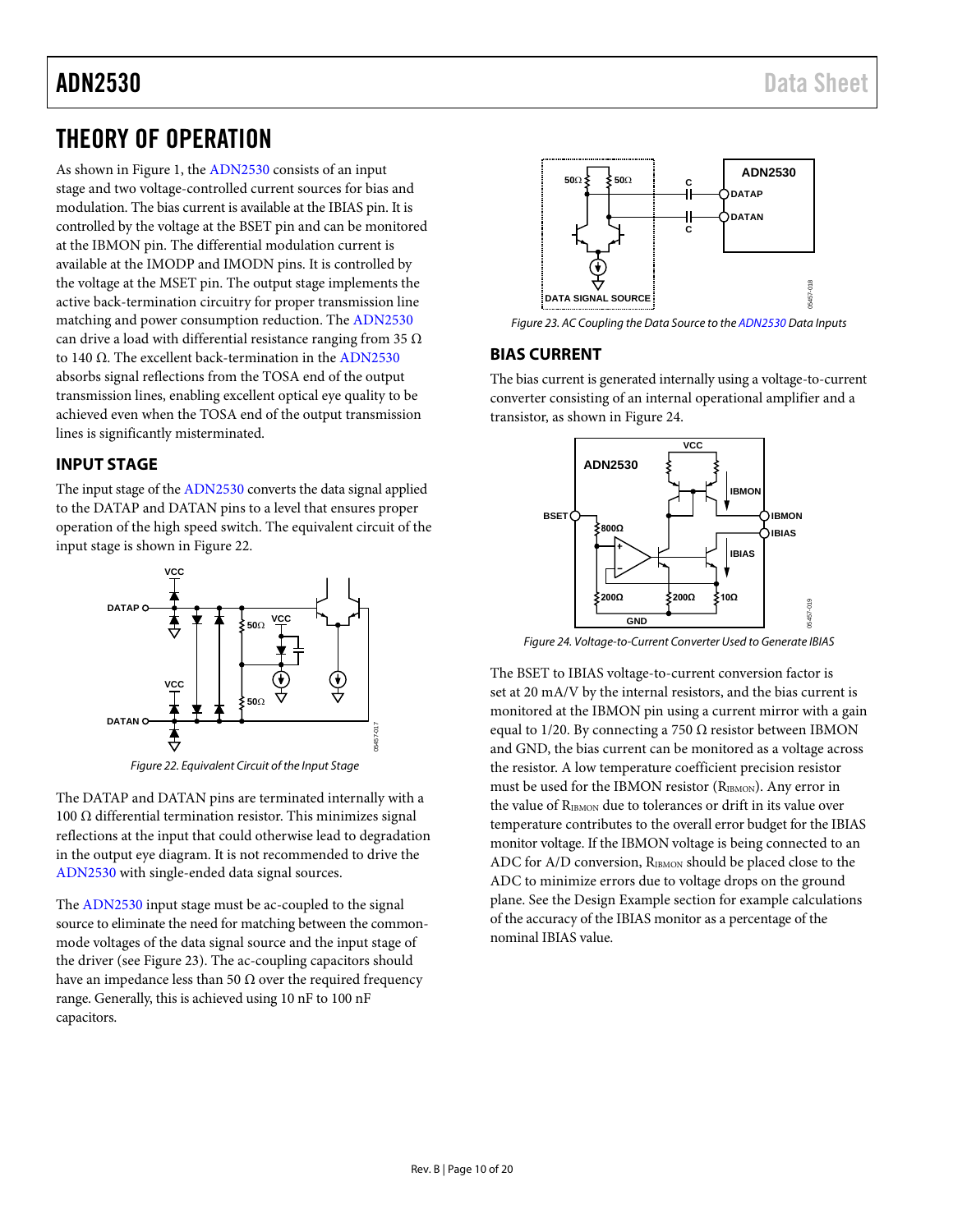## Data Sheet **ADN2530**

The equivalent circuits of the BSET, IBIAS, and IBMON pins are shown i[n Figure 25](#page-10-2) t[o Figure 27.](#page-10-3)



<span id="page-10-2"></span>*Figure 25. Equivalent Circuit of the BSET Pin*



*Figure 26. Equivalent Circuit of the IBIAS Pin*



*Figure 27. Equivalent Circuit of the IBMON Pin*

<span id="page-10-3"></span>The recommended configuration for BSET, IBIAS, and IBMON is shown in [Figure 28.](#page-10-4)



<span id="page-10-4"></span>*Figure 28. Recommended Configuration for BSET, IBIAS, and IBMON Pins*

The circuit used to drive the BSET voltage must be able to drive the 1 kΩ input resistance of the BSET pin. For proper operation of the bias current source, the voltage at the IBIAS pin must be between the compliance voltage specifications for this pin over supply, temperature, and bias current range (se[e Table 1\)](#page-2-1). The maximum compliance voltage is specified for only two bias current levels (2 mA and 25 mA), but it can be calculated for any bias current by

$$
V_{COMPLANCE} (V) = VCC (V) - 0.75 - 22 \times IBIAS (A)
$$

See the [Headroom Calculations](#page-15-1) section for examples.

The function of Inductor L is to isolate the capacitance of the IBIAS output from the high frequency signal path. For recommended components, see [Table 6.](#page-14-3)

## <span id="page-10-0"></span>**AUTOMATIC LASER SHUTDOWN (ALS)**

The ALS pin is a digital input that enables/disables both the bias and modulation currents, depending on the logic state applied, as shown i[n Table 5.](#page-10-5)

<span id="page-10-5"></span>

| <b>ALS Logic State</b> | <b>IBIAS and IMOD</b> |
|------------------------|-----------------------|
| High                   | <b>Disabled</b>       |
| Low                    | Enabled               |
| Floating               | Enabled               |

The ALS pin is compatible with 3.3 V CMOS and TTL logic levels. Its equivalent circuit is shown i[n Figure 29.](#page-10-6)



*Figure 29. Equivalent Circuit of the ALS Pin*

## <span id="page-10-6"></span><span id="page-10-1"></span>**MODULATION CURRENT**

The modulation current can be controlled by applying a dc voltage to the MSET pin. This voltage is converted into a dc current by using a voltage-to-current converter that uses an operational amplifier and a bipolar transistor, as shown in [Figure 30.](#page-10-7)



*Figure 30. Generation of Modulation Current on th[e ADN2530](http://www.analog.com/ADN2530?doc=ADN2530.pdf)*

<span id="page-10-7"></span>This dc current is switched by the data signal applied to the input stage (DATAP and DATAN pins) and gained up by the output stage to generate the differential modulation current at the IMODP and IMODN pins. The output stage also generates the active back-termination, which provides proper transmission line termination. Active back-termination uses feedback around an active circuit to synthesize a broadband termination resistance.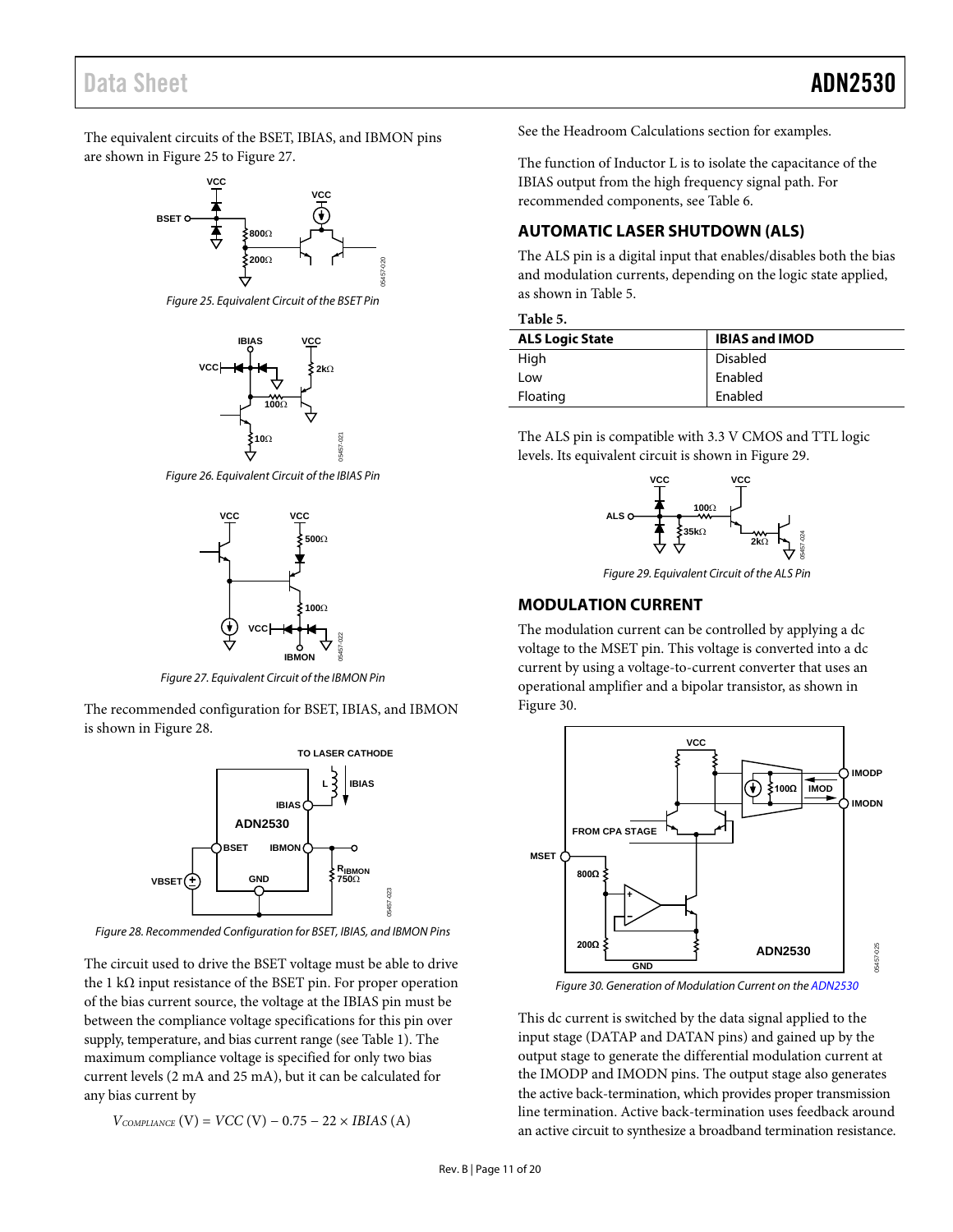This provides excellent transmission line termination while dissipating less power than a traditional resistor passive backtermination. No portion of the modulation current flows in the active back-termination resistance. All of the preset modulation current IMOD, the range specified in [Table 1,](#page-2-1) flows in the external load. The equivalent circuits for MSET, IMODP, and IMODN are shown i[n Figure 31](#page-11-0) an[d Figure 32.](#page-11-1) The two 50  $\Omega$ resistors i[n Figure 32](#page-11-1) are not real resistors. They represent the active back-termination resistance.



<span id="page-11-0"></span>*Figure 31. Equivalent Circuit of the MSET Pin*

05457-026



*Figure 32. Equivalent Circuit of the IMODP and IMODN Pins*

<span id="page-11-1"></span>The recommended configuration of the MSET, IMODP, and IMODN pins is shown in [Figure 33.](#page-11-2) See [Table 6](#page-14-3) for recommended components. When the voltage on DATAP is greater than the voltage on DATAN, the modulation current flows into the IMODP pin and out of the IMODN pin, generating an optical Logic 1 level at the TOSA output when the TOSA is connected as shown in [Figure 33.](#page-11-2)





<span id="page-11-2"></span>The ratio between the voltage applied to the MSET pin and the differential modulation current available at the IMODP and IMODN pins is a function of the load resistance value, as shown in [Figure 34.](#page-11-3)



*Differential Load Resistance*

<span id="page-11-3"></span>Using the resistance of the TOSA, the user can calculate the voltage range that should be applied to the MSET pin to generate the required modulation current range (see the example in the [Applications Information](#page-14-0) section).

The circuit used to drive the MSET voltage must be able to drive the 1 k $\Omega$  resistance of the MSET pin. To be able to drive 23 mA modulation currents through the differential load, the output stage of th[e ADN2530](http://www.analog.com/ADN2530?doc=ADN2530.pdf) (IMODP and IMODN pins) must be ac-coupled to the load. The voltages at these pins have a dc component equal to VCC and an ac component with single-ended peak-to-peak amplitude of IMOD  $\times$  50 Ω. This is the case when the load impedance  $(R_{TOSA})$  is less than 100 Ω differential because the transmission line characteristic impedance sets the peak-to-peak amplitude. For the case where RTOSA is greater than 100  $\Omega$ , the single-ended, peak-to-peak amplitude is  $IMOD \times R_{TOSA} \div 2$ . For proper operation of the output stage, the voltages at the IMODP and IMODN pins must be between the compliance voltage specifications for this pin over supply, temperature, and modulation current range, as shown in [Figure](#page-11-4) 35. See the [Headroom Calculations](#page-15-1) section for examples of headroom calculations.



<span id="page-11-4"></span>*Figure 35. Allowable Range for the Voltage at IMODP and IMODN*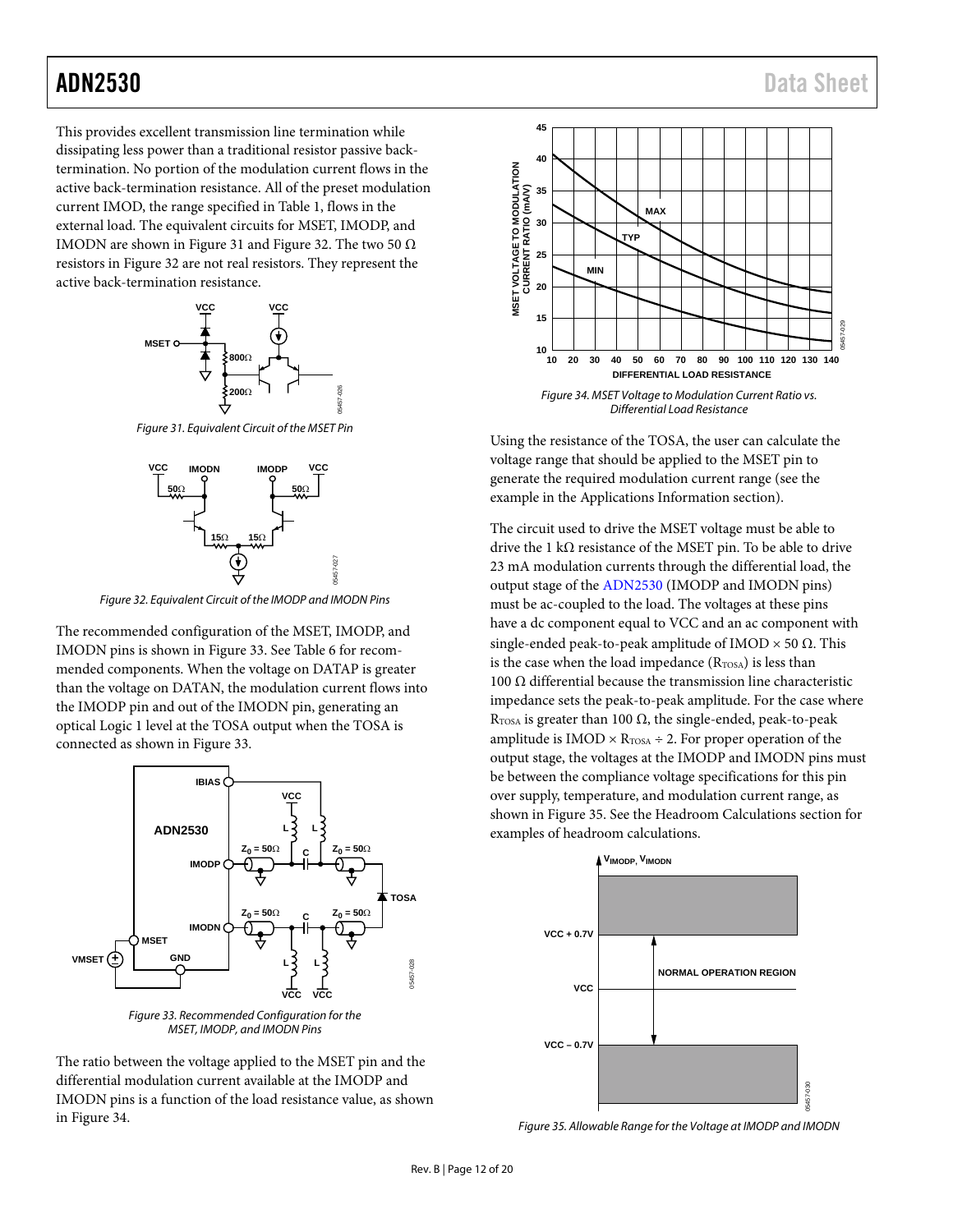## <span id="page-12-0"></span>**LOAD MISTERMINATION**

Due to its excellent S22 performance, th[e ADN2530](http://www.analog.com/ADN2530?doc=ADN2530.pdf) can drive differential loads that range from 35 Ω to 140 Ω. In practice, many TOSAs have differential resistance not equal to 100  $\Omega$ . In this case, with 100  $Ω$  differential transmission lines connecting the [ADN2530](http://www.analog.com/ADN2530?doc=ADN2530.pdf) to the load, the load end of the transmission lines are misterminated. This mistermination leads to signal reflections back to the driver. The excellent back-termination in the [ADN2530](http://www.analog.com/ADN2530?doc=ADN2530.pdf) absorbs these reflections, preventing their reflection back to the load. This enables excellent optical eye quality to be achieved even when the load end of the transmission lines is significantly misterminated. The connection between the load and th[e ADN2530](http://www.analog.com/ADN2530?doc=ADN2530.pdf) must be made with 100  $\Omega$  differential (50  $\Omega$ ) single-ended) transmission lines so that the driver end of the transmission lines is properly terminated.

## <span id="page-12-1"></span>**CROSSPOINT ADJUST**

The crossing level in the output electrical eye diagram can be adjusted between 35% and 65% using the crosspoint adjust (CPA) control input. This can be used to compensate for asymmetry in the VCSEL response and optimizes the optical eye mask margin. The CPA input is a voltage control input, and a plot of eye crosspoint vs. CPA control voltage is shown i[n Figure 15](#page-7-0) an[d Figure 16](#page-7-1) in th[e Typical Performance Characteristics](#page-6-0) section. The equivalent circuit for the CPA pin is shown i[n Figure 36.](#page-12-3) To disable the crosspoint adjust function and set the eye crossing to 50%, the CPA pin should be tied to VCC.



<span id="page-12-3"></span>*Figure 36. Equivalent Circuit for CPA Pin*

## <span id="page-12-2"></span>**POWER CONSUMPTION**

The power dissipated by th[e ADN2530](http://www.analog.com/ADN2530?doc=ADN2530.pdf) is given by

$$
P = VCC \times \left(\frac{V_{MSET}}{50} + I_{SUPPLY}\right) + V_{IBIAS} \times (IBIAS \times 1.2)
$$

where:

*VCC* is the power supply voltage.

*IBIAS* is the bias current generated by th[e ADN2530.](http://www.analog.com/ADN2530?doc=ADN2530.pdf)

*VMSET* is the voltage applied to the MSET pin.

*ISUPPLY* is the sum of the current that flows into the VCC, IMODP, and IMODN pins of the [ADN2530](http://www.analog.com/ADN2530?doc=ADN2530.pdf) when IBIAS = IMOD = 0 expressed in amps (se[e Table 1\)](#page-2-1).

*VIBIAS* is the average voltage on the IBIAS pin.

Considering VBSET/IBIAS = 50 as the conversion factor from VBSET to IBIAS, the dissipated power becomes

$$
P = VCC \times \left(\frac{V_{MSET}}{50} + I_{\text{SUPPLY}}\right) + V_{IBIAS} \times \left(\frac{V_{\text{BSET}}}{50} \times 1.2\right)
$$

To ensure long-term reliable operation, the junction temperature of th[e ADN2530](http://www.analog.com/ADN2530?doc=ADN2530.pdf) must not exceed 125°C, as specified in [Table 2.](#page-3-4) For improved heat dissipation, the module's case can be used as a heat sink, as shown in [Figure 37.](#page-12-4) 



<span id="page-12-4"></span>*Figure 37. Typical Optical Module Structure*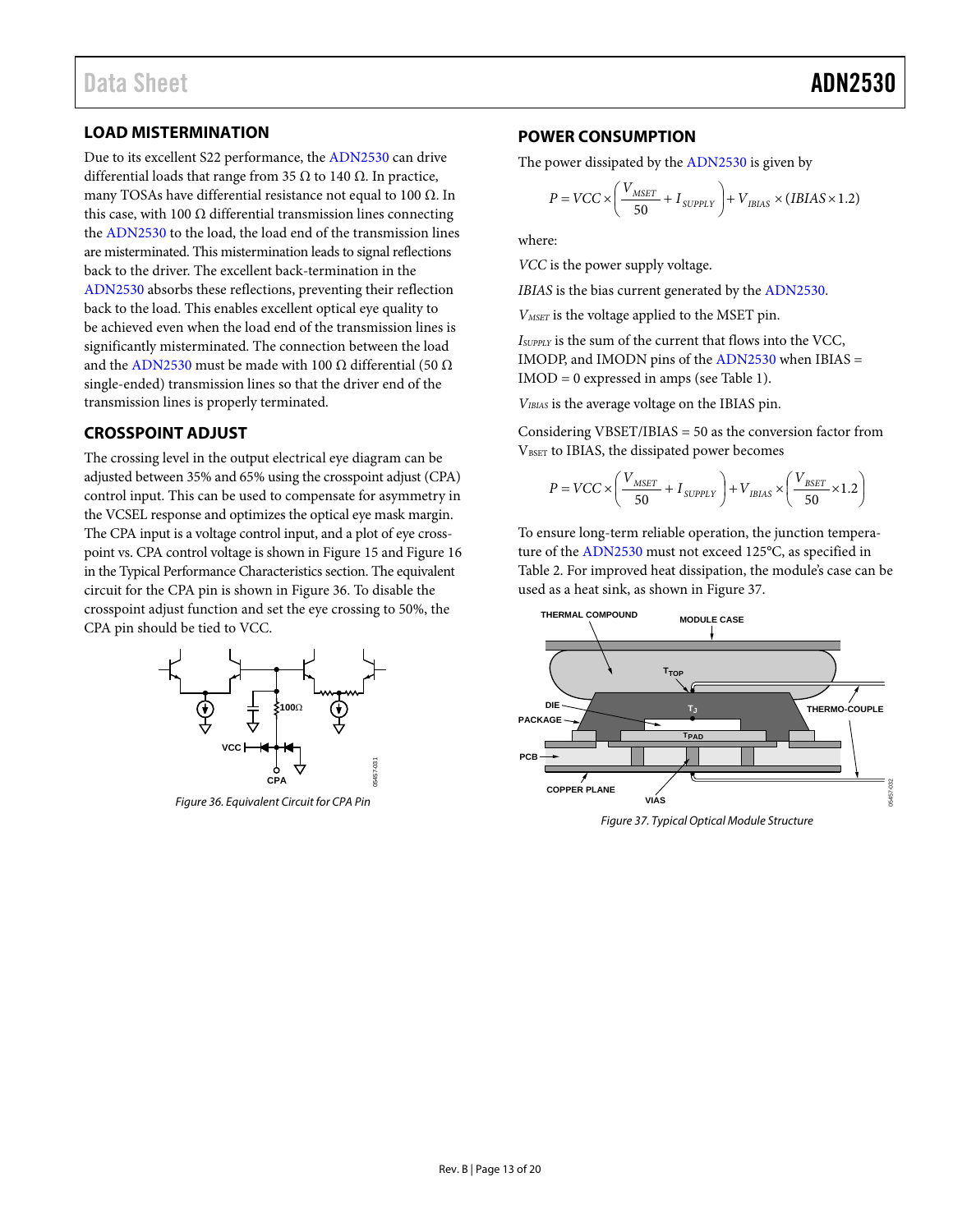$\overline{1}$ 

A compact optical module is a complex thermal environment, and calculations of device junction temperature using the package  $\theta_{JA}$  (junction-to-ambient thermal resistance) do not yield accurate results. The following equation, derived from the model in [Figure 38,](#page-13-0) can be used to estimate the IC junction temperature:

$$
T_{J} = \frac{P \times (\theta_{J-PAD} \times \theta_{J-TOP}) + T_{TOP} \times \theta_{J-PAD} + T_{PAD} \times \theta_{J-TOP}}{\theta_{J-PAD} + \theta_{J-TOP}}
$$

where:

*TTOP* is the temperature at top of package in degrees Celsius.

*TPAD* is the temperature at package exposed paddle in degrees Celsius.

 $T_J$  is the IC junction temperature in degrees Celsius.

*P* is the [ADN2530](http://www.analog.com/ADN2530?doc=ADN2530.pdf) power dissipation in watts.

*θJ-TOP* is the thermal resistance from IC junction to package top.

*θJ-PAD* is the thermal resistance from IC junction to package exposed pad.



*Figure 38. Electrical Model for Thermal Calculations*

<span id="page-13-0"></span> $T<sub>TOP</sub>$  and  $T<sub>PAD</sub>$  can be determined by measuring the temperature at points inside the module, as shown i[n Figure 37.](#page-12-4) The thermocouples should be positioned to obtain an accurate measurement of the package top and paddle temperatures. θ*J-TOP* and θ*J-PAD* are given i[n Table 2.](#page-3-4)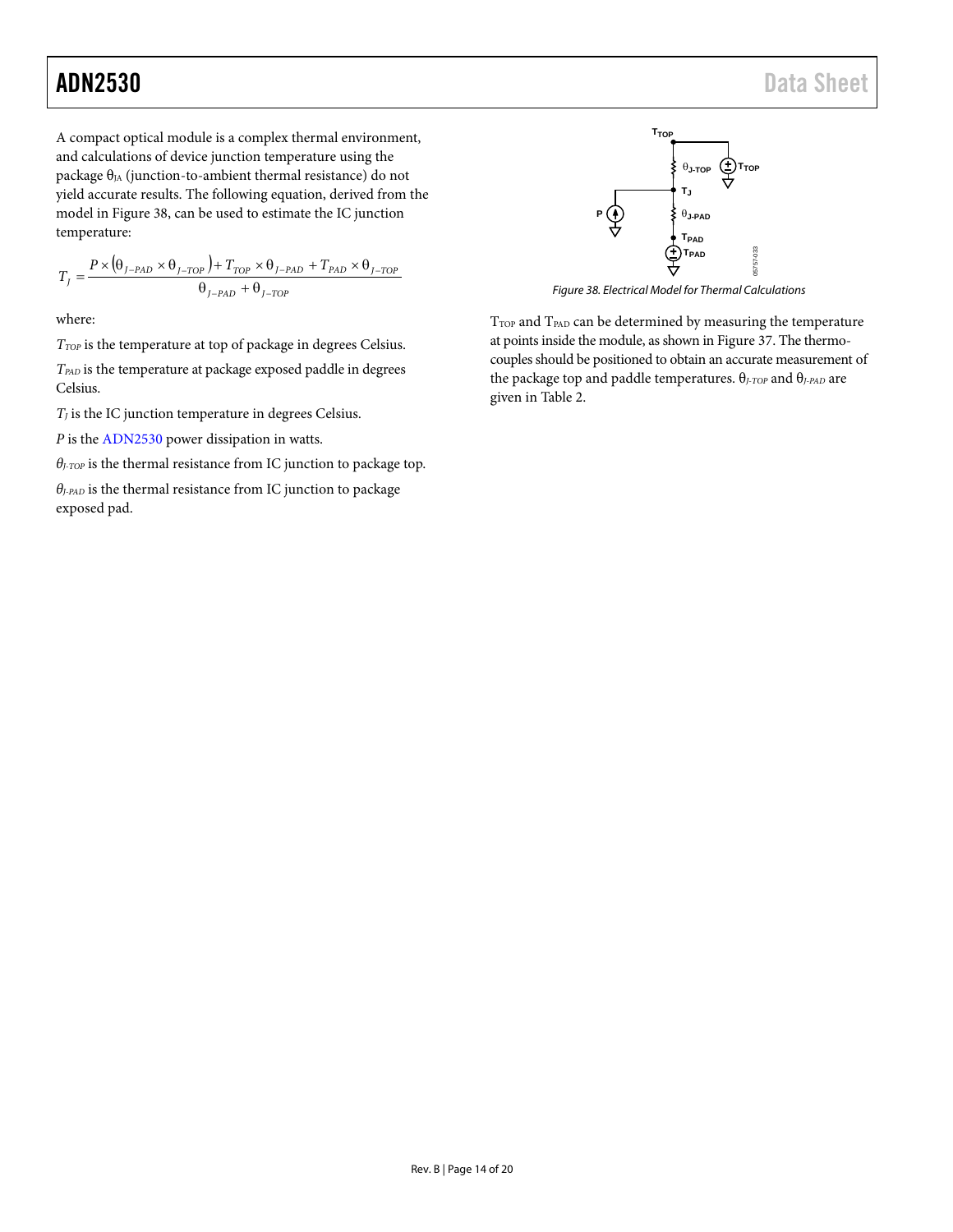# <span id="page-14-1"></span><span id="page-14-0"></span>APPLICATIONS INFORMATION **TYPICAL APPLICATION CIRCUIT**

[Figure 39](#page-14-4) shows the typical application circuit for the [ADN2530.](http://www.analog.com/ADN2530?doc=ADN2530.pdf) The dc voltages applied to the BSET and MSET pins control the bias and modulation currents. The bias current can be monitored as a voltage drop across the 750  $\Omega$  resistor connected between the IBMON pin and GND. The dc voltage applied to the CPA pin controls the crosspoint in the output eye diagram. By tying the CPA pin to VCC, the CPA function is disabled. The ALS pin allows the user to turn on/off the bias and modulation currents depending on the logic level applied to the pin. The data signal source must be connected to the DATAP and DATAN pins of the [ADN2530](http://www.analog.com/ADN2530?doc=ADN2530.pdf) using 50  $\Omega$  transmission lines. The modulation current outputs, IMODP and IMODN, must be connected to the load (TOSA) using 100  $\Omega$  differential (50  $\Omega$ ) single-ended) transmission lines. [Table 6](#page-14-3) shows recommended components for the ac-coupling interface between the [ADN2530](http://www.analog.com/ADN2530?doc=ADN2530.pdf) and TOSA. For additional application information and optical eye diagram performance data, see the application notes and reference design for the [ADN2530](http://www.analog.com/ADN2530?doc=ADN2530.pdf) at [www.analog.com.](http://www.analog.com/?doc=ADN2530.pdf)

#### <span id="page-14-3"></span>**Table 6.**

| <b>Component</b>                | Value        | <b>Description</b>                                |
|---------------------------------|--------------|---------------------------------------------------|
| R <sub>1</sub> , R <sub>2</sub> | $110 \Omega$ | 0603 size resistor                                |
| R3, R4                          | $300 \Omega$ | 0603 size resistor                                |
| C3, C4                          | 100 nF       | 0402 size capacitor,<br>Phycomp 223878719849      |
| L6, L7                          | 160 nH       | 0603 size inductor,<br>Murata LQW18ANR16          |
| L2, L3                          |              | 0603 size chip ferrite bead,<br>Murata BLM18HG601 |
| L1, L4, L5, L8                  | 10 µH        | 0805 size inductor,<br>Murata LQM21FN100M70L      |

## <span id="page-14-2"></span>**LAYOUT GUIDELINES**

Due to the high frequencies at which the [ADN2530](http://www.analog.com/ADN2530?doc=ADN2530.pdf) operates, care should be taken when designing the PCB layout to obtain optimum performance. Controlled impedance transmission lines must be used for the high speed signal paths. The length of the transmission lines must be kept to a minimum to reduce losses and pattern-dependent jitter. The PCB layout must be symmetrical both on the DATAP and DATAN inputs and on the IMODP and IMODN outputs to ensure a balance between the differential signals. All VCC and GND pins must be connected to solid copper planes by using low inductance connections. When the connections are made through vias, multiple vias can be connected in parallel to reduce the parasitic inductance. Each GND pin must be locally decoupled to VCC with high quality capacitors, see [Figure 39.](#page-14-4) If proper decoupling cannot be achieved using a single capacitor, the user can use multiple capacitors in parallel for each GND pin. A 20 µF tantalum capacitor must be used as the general decoupling capacitor for the entire module. For recommended PCB layouts, including those suitable for XFP modules, contact sales. For guidelines on the surface-mount assembly of th[e ADN2530,](http://www.analog.com/ADN2530?doc=ADN2530.pdf) consult the Amkor Technology® "Application Notes for Surface Mount Assembly of Amkor's *Micro*LeadFrame® (MLF®) Packages."

<span id="page-14-4"></span>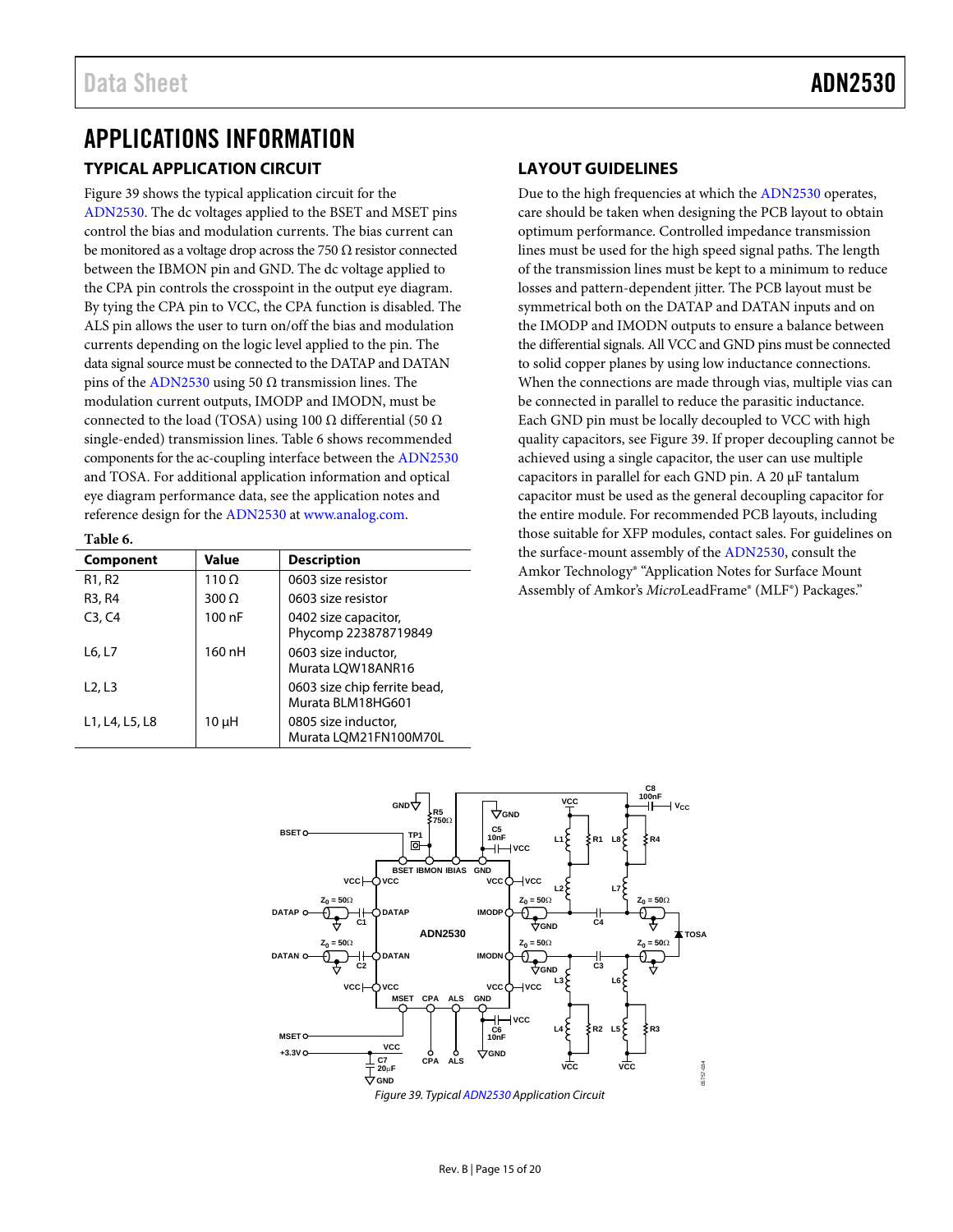## <span id="page-15-0"></span>**DESIGN EXAMPLE**

This design example covers:

- Headroom calculations for IBIAS, IMODP, and IMODN pins.
- Calculation of the typical voltage required at the BSET and MSET pins to produce the desired bias and modulation currents.
- Calculations of the IBIAS monitor accuracy over the IBIAS current range.

This design example assumes that the impedance of the TOSA is 60  $\Omega$ , the forward voltage of the VCSEL at low current is  $V_F = 1.2$  V, IBIAS = 10 mA, IMOD = 10 mA, and VCC = 3.3 V.

#### <span id="page-15-1"></span>*Headroom Calculations*

To ensure proper device operation, the voltages on the IBIAS, IMODP, and IMODN pins must meet the compliance voltage specifications i[n Table 1.](#page-2-1)

Considering the typical application circuit shown in [Figure 39,](#page-14-4)  the voltage at the IBIAS pin can be written as

$$
V_{IBIAS} = VCC - V_F - (IBIAS \times R_{TOSA}) - V_{LA}
$$

where:

*VCC* is the supply voltage.

*VF* is the forward voltage across the laser at low current.

*RTOSA* is the resistance of the TOSA.

*VLA* is the dc voltage drop across L5, L6, L7, and L8.

For proper operation, the minimum voltage at the IBIAS pin should be greater than 0.55 V, as specified by the minimum IBIAS compliance specification i[n Table 1.](#page-2-1)

Assuming that the voltage drop across the 50  $\Omega$  transmission lines is negligible and that  $V_{LA} = 0$  V,  $V_F = 1.2$  V, and IBIAS = 10 mA,

 $V_{IBIAS} = 3.3 - 1.2 - (0.01 \times 60) = 1.5$  V

*VIBIAS* = 1.5 V > 0.55 V*, which satisfies the requirement*

The maximum voltage at the IBIAS pin must be less than the maximum IBIAS compliance specification as described by

 $V_{COMPLIANCE MAX} = VCC - 0.75 - 22 \times IBIAS$  (A)

For this example,

 $V_{COMPLIANCE\_MAX}$  =  $VCC - 0.75 - 22 \times 0.01 = 2.33$  V *VIBIAS* = 1.5 V < 2.33 V*, which satisfies the requirement*

To calculate the headroom at the modulation current pins (IMODP and IMODN), the voltage has a dc component equal to VCC due to the ac-coupled configuration and a swing equal to IMOD  $\times$  50 Ω, as R<sub>TOSA</sub> < 100 Ω. For proper operation of the [ADN2530,](http://www.analog.com/ADN2530?doc=ADN2530.pdf) the voltage at each modulation output pin should be within the normal operation region shown i[n Figure](#page-11-4) 35.

Assuming the dc voltage drop across L1, L2, L3, and L4 =  $0 \text{ V}$ and  $IMOD = 10$  mA, the minimum voltage at the modulation output pins is equal to

$$
VCC - (IMOD \times 50)/2 = VCC - 0.25
$$

*VCC* − 0.25 > *VCC* − 0.7 V, *which satisfies the requirement*

The maximum voltage at the modulation output pins is equal to

$$
VCC + (IMOD \times 50)/2 = VCC + 0.25
$$

*VCC* + 0.25 < *VCC* + 0.7 V, *which satisfies the requirement*

Headroom calculations must be repeated for the minimum and maximum values of the required IBIAS and IMOD ranges to ensure proper device operation over all operating conditions.

#### <span id="page-15-2"></span>*BSET and MSET Pin Voltage Calculation*

To set the desired bias and modulation currents, the BSET and MSET pins of th[e ADN2530](http://www.analog.com/ADN2530?doc=ADN2530.pdf) must be driven with the appropriate dc voltage. The voltage range required at the BSET pin to generate the required IBIAS range can be calculated using the BSET voltage to IBIAS gain specified i[n Table 1.](#page-2-1) Assuming that IBIAS = 10 mA and the typical IBIAS/VBSET ratio of 20 mA/V, the BSET voltage is given by

$$
V_{BSET} = \frac{IBIAS \text{ (mA)}}{20 \text{ mA/V}} = \frac{10}{20} = 0.5 \text{ V}
$$

The BSET voltage range can be calculated using the required IBIAS range and the minimum and maximum BSET voltage to IBIAS gain values specified i[n Table 1.](#page-2-1)

The voltage required at the MSET pin to produce the desired modulation current can be calculated using

$$
V_{MSET} = \frac{IMOD}{K}
$$

where *K* is the *MSET* voltage to *IMOD* ratio.

The value of K depends on the actual resistance of the TOSA and can be obtained fro[m Figure 34.](#page-11-3) For a TOSA resistance of 60  $\Omega$ , the typical value of K = 24 mA/V. Assuming that IMOD = 10 mA and using the preceding equation, the MSET voltage is given by

$$
V_{MSET} = \frac{IMOD \, (mA)}{24 \, mA/V} = \frac{10}{24} = 0.42 \, V
$$

The MSET voltage range can be calculated using the required IMOD range and the minimum and maximum K values. These can be obtained from the minimum and maximum curves i[n Figure 34.](#page-11-3)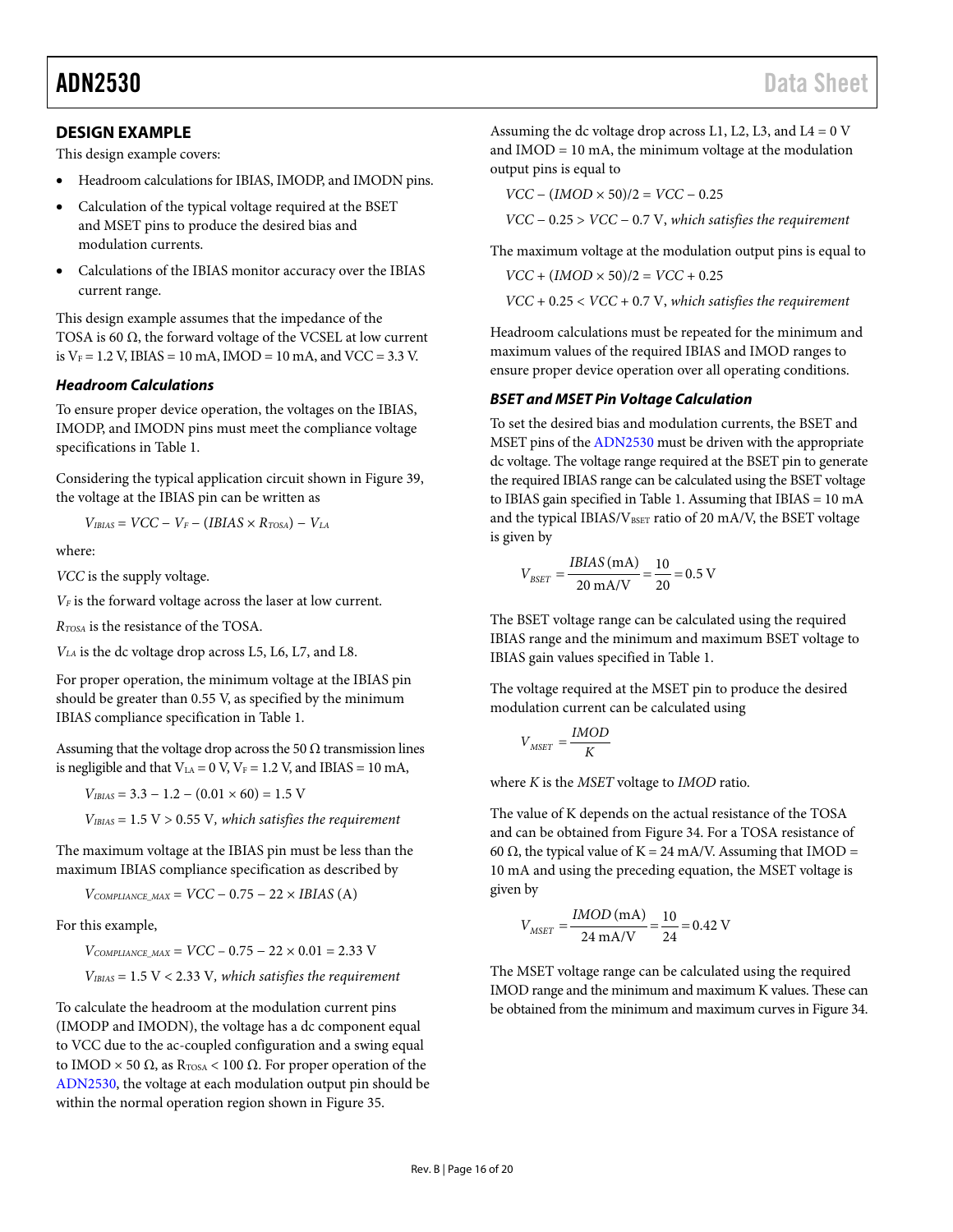<span id="page-16-0"></span>*IBIAS Monitor Accuracy Calculations*



*Figure 40. Accuracy of IBIAS to IBMON Ratio*

<span id="page-16-1"></span>This example assumes that the nominal value of IBIAS is 8 mA and that the IBIAS range for all operating conditions is 4 mA to 14 mA. The accuracy of the IBIAS to IBMON ratio is given in the [Table 1](#page-2-1) and is plotted i[n Figure 40.](#page-16-1)

Referring to [Figure 40,](#page-16-1) the IBMON output current accuracy is ±4.3% for the minimum IBIAS of 4 mA and ±3.0% for the maximum IBIAS value of 14 mA.

The accuracy of the IBMON output current as a percentage of the nominal IBIAS is given by

*IBMON* \_ *Accuracy*<sub>*MIN*</sub> = 4 mA 
$$
\frac{4.3}{100} \times \frac{100}{8 \text{ mA}}
$$
 = ±2.15%

for the minimum IBIAS value, and by

$$
IBMON\_Accuracy_{MAX} = 14 \text{ mA} \frac{3.0}{100} \times \frac{100}{8 \text{ mA}} = \pm 5.25\%
$$

for the maximum IBIAS value. This gives a worse-case accuracy for the IBMON output current of ±5.25% of the nominal IBIAS value over all operating conditions. The IBMON output current accuracy numbers can be combined with the accuracy numbers for the 750  $\Omega$  IBMON resistor (RIBMON) and any other error sources to calculate an overall accuracy for the IBMON voltage.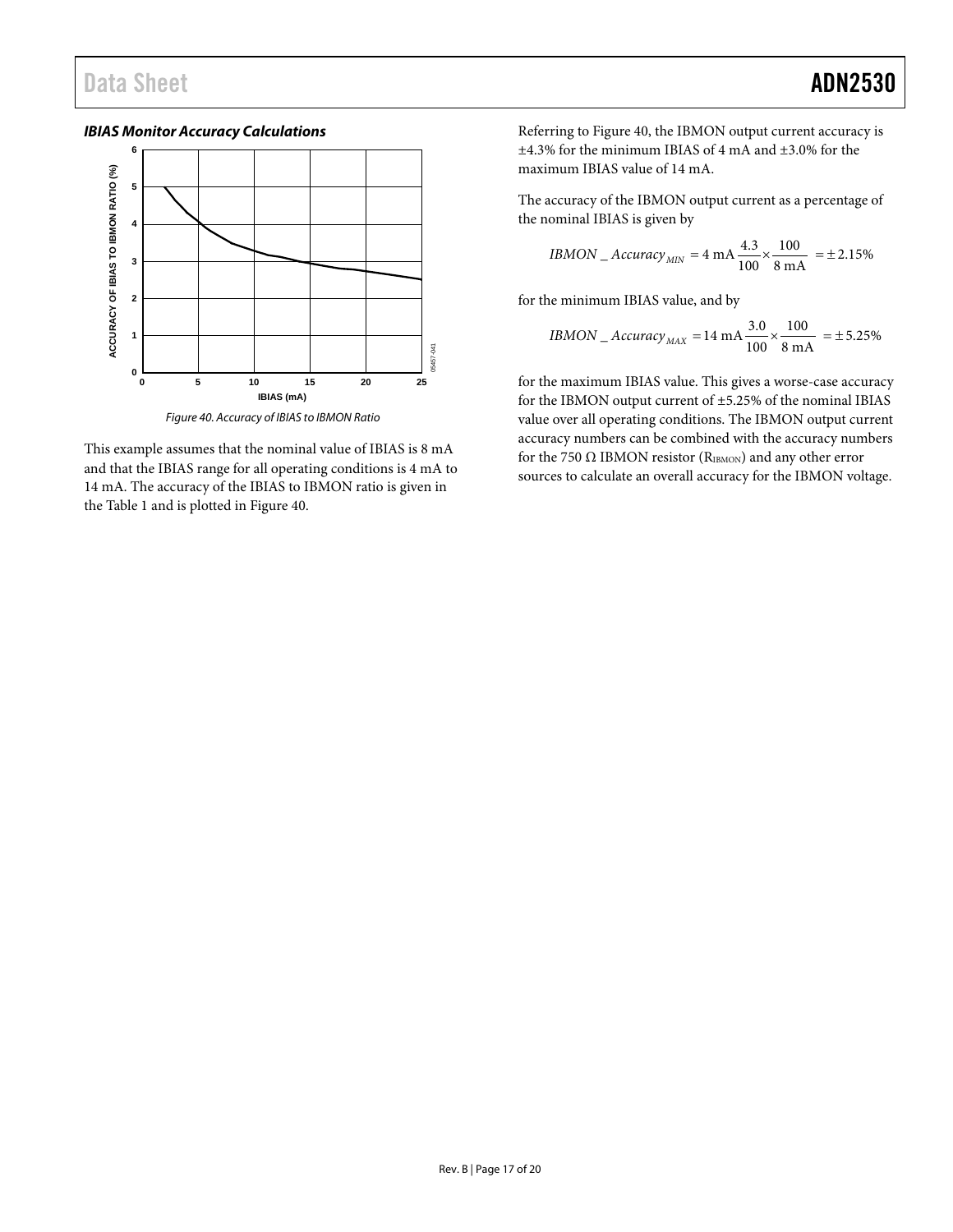## <span id="page-17-0"></span>OUTLINE DIMENSIONS



### <span id="page-17-1"></span>**ORDERING GUIDE**

| Model <sup>1</sup> | <b>Temperature Range</b>            | <b>Package Description</b>             | <b>Package Option</b> | <b>Branding</b> |
|--------------------|-------------------------------------|----------------------------------------|-----------------------|-----------------|
| ADN2530YCPZ-WP     | $-40^{\circ}$ C to $+100^{\circ}$ C | 16-Lead LFCSP WO, 50-Piece Waffle Pack | CP-16-27              | F08             |
| ADN2530YCPZ-R2     | $-40^{\circ}$ C to $+100^{\circ}$ C | 16-Lead LFCSP WO, 250-Piece Reel       | $CP-16-27$            | F <sub>08</sub> |
| ADN2530YCPZ-REEL7  | $-40^{\circ}$ C to $+100^{\circ}$ C | 16-Lead LFCSP_WQ, 1500-Piece Reel      | $CP-16-27$            | F <sub>08</sub> |
| EVAL-ADN2530-ANZ   |                                     | <b>Evaluation Board</b>                |                       |                 |

 $1 Z =$  RoHS Compliant Part.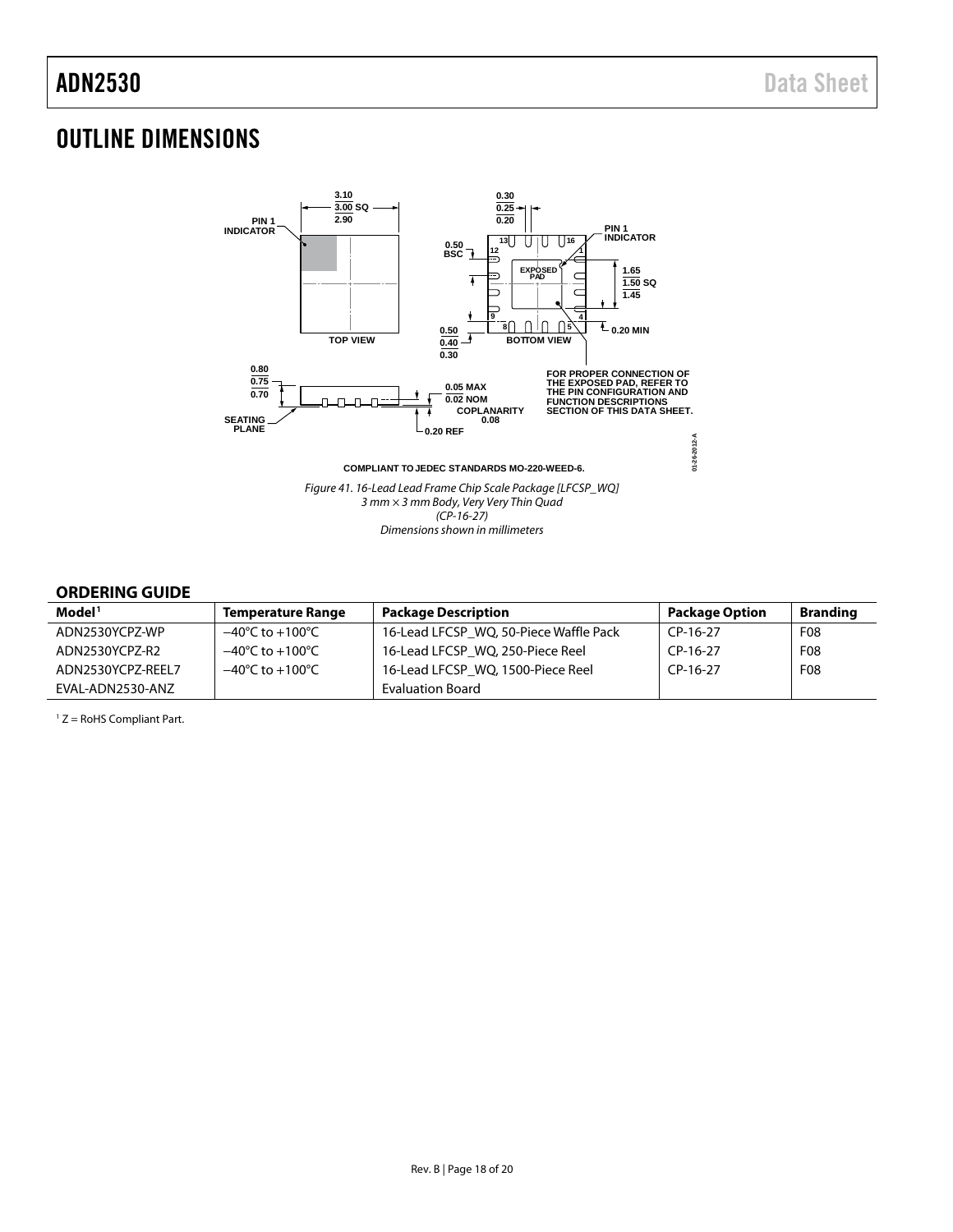# **NOTES**